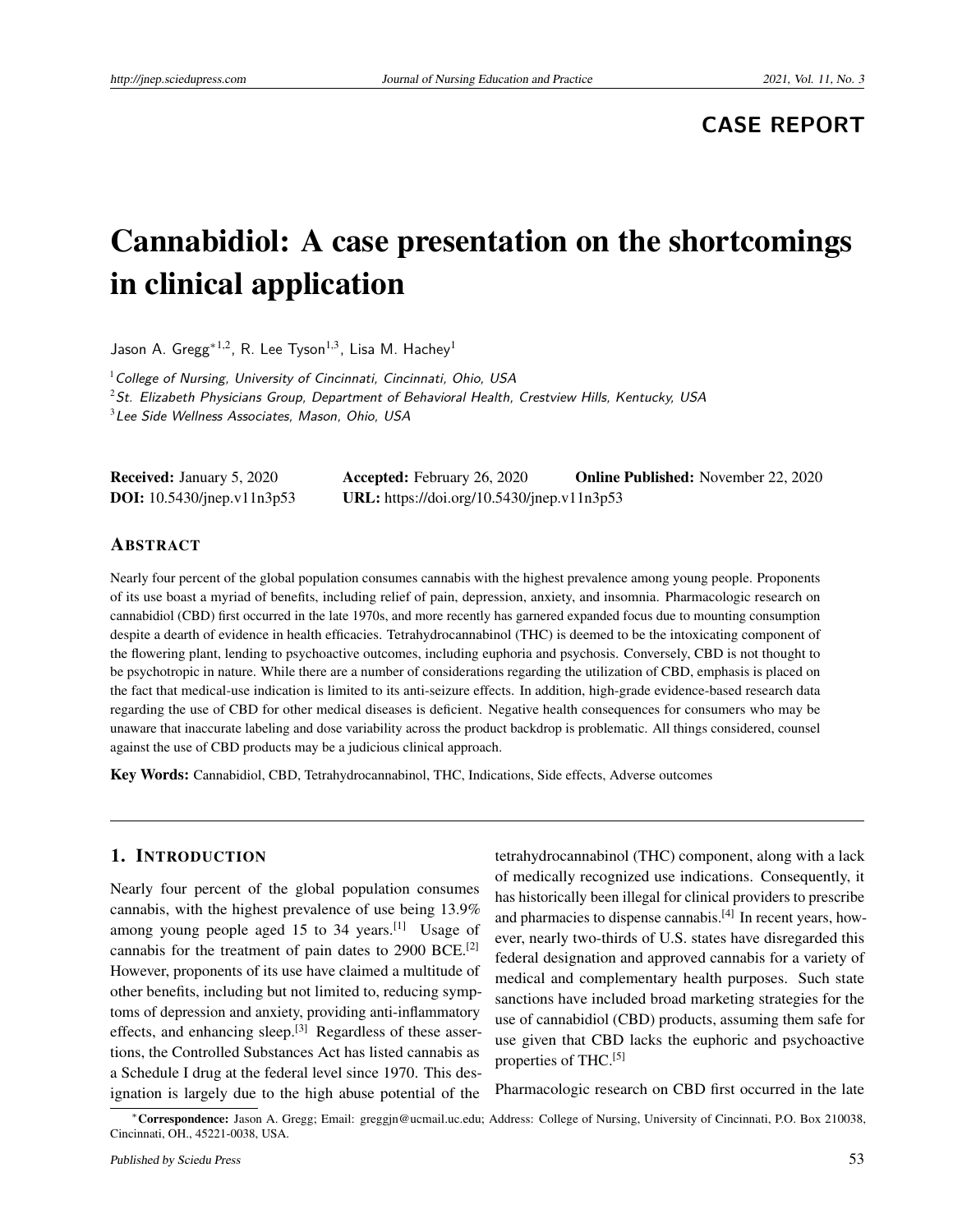1970s and recently gained expanded focus due to mounting use despite a lack of evidence in its health efficacies.[\[3\]](#page-2-2) Retail efforts have only inflated since the 2018 Farm Bill removed hemp from the U.S. scheduled drug designation, so long as THC levels were less than 0.3%. Since this legislative passage, annual U.S. sales of CBD products exceed an estimated \$200 million. This is principally the case because CBD can be readily extracted from both cannabis and hemp. Complicating matters are recent position statements of the Food and Drug Administration (FDA) denoting that CBD products cannot legally be sold in edible forms due to al-ready having been approved as a drug.<sup>[\[6\]](#page-2-5)</sup> Further, the FDA maintains its authority to regulate CBD products through the Food, Drug, and Cosmetic Act because the categories of CBD use fall under its jurisdictional umbrella. Nonetheless, FDA strategies for regulating CBD products have not been clear.<sup>[\[4\]](#page-2-3)</sup> While manufacturers along with state and local officials continue to ignore federal designations, FDA enforcement has been limited to removing CBD products, making unsubstantiated claims for disease management, in the process, leaving many CBD products widely marketable for consumer use.[\[6\]](#page-2-5) As such, laws regarding CBD products are being developed and implemented on a state-by-state basis, further muddying the uncertain medical, legal, and eth-ical issues consumers face.<sup>[\[4\]](#page-2-3)</sup> Though the FDA has expressed concerns over CBD's long-term safety,<sup>[\[6\]](#page-2-5)</sup> consumers are increasingly seeking guidance on the consumption of these products.[\[4\]](#page-2-3) With a deficiency in high-grade evidence-based research for application of CBD outside of medical-use indications including healthy athletes, case reports offer the ability to provide an early clinical practice framework which addresses both effectiveness and adverse events.

## 2. CASE PRESENTATION

Maria Jones is an 18-year-old student-athlete entering her senior year of high school. She presents to clinic with her father for an annual sports and wellness exam. She is a dual-sport athlete, participating in soccer and basketball with aspirations to play collegially. She is ranked academically in the top ten percent of her class. Her health history is negative for pre-existing medical conditions, use of prescription medications, and significant sports injuries. In addition, she denies use of substances, including alcohol, nicotine, and illicit substances. She does report use of over-the-counter (OTC) CBD products including oil, gummies, and topical preparations since the end of her last competition season. Her use of these products is largely based on information she found on the Internet asserting CBD utilization will help reduce her anxiety and fears associated with sports performance while also easing inflammation and pain related to

training and game play. She reports intermittent diarrhea and headaches over the summer months. Her parents express concerns of increasing distrust and even paranoia in her belief that teammates and coaches are trying to sabotage her chances at a sports scholarship.

Maria's physical exam was unremarkable. Her mood is anxious, particularly as she voices negative statements without evidence that teammates and coaches are trying to hurt her scholarship chances. Her laboratory workup was ordinary except for a positive THC result on a urine drug screen. Maria and her parents were advised that the diarrhea, headache, and paranoia symptoms, along with positive urine drug screen, were likely attributable to use of CBD products with poor quality control measures lending to the presence of THC contamination.<sup>[\[3,](#page-2-2)[7\]](#page-2-6)</sup> The World Anti-doping Agency (WADA) does not currently have CBD on its list of banned substances, though THC remains on this list. As such, WADA and organizations at most sports levels, including high school and college, can penalize participants by revoking their eligibility to play. With this in mind, Maria and her parents were advised to discontinue CBD products, as this is the most appropriate risk-mitigation strategy.[\[8\]](#page-3-0) Moreover, the symptoms of diarrhea, headache, and paranoia should subside over time with CBD cessation.

# 3. IMPLICATIONS FOR CLINICAL PRACTICE 3.1 THC and CBD

More than 500 different chemical composites comprise the flowering cannabis plant.<sup>[\[1\]](#page-2-0)</sup> While there are more than 80 active compounds in cannabis-generated therapeutic prod-ucts,<sup>[\[6\]](#page-2-5)</sup> both THC and CBD are closely enough linked phar-macologically that they belong to the same drug class.<sup>[\[9\]](#page-3-1)</sup> THC works as a partial-agonist binding to the CB1 and CB2 cannabinoid receptors which are responsible for psychoactive effects.[\[1\]](#page-2-0) THC is considered the intoxicating component of the plant, lending to psychoactive outcomes, including euphoria and psychosis.[\[10\]](#page-3-2) Conversely, CBD is not thought to be psychoactive in nature<sup>[\[9\]](#page-3-1)</sup> due to not binding to the same CB1 and CBD receptors as THC.<sup>[\[1\]](#page-2-0)</sup> Both THC and CBD have contrasting mechanisms of action, therapeutic indica-tions,<sup>[\[10\]](#page-3-2)</sup> and side-effect profiles. The foundation of these differences is thought to be related to variations in THC and CBD binding to cannabinoid receptors.<sup>[\[9\]](#page-3-1)</sup> Cannabis products containing THC have demonstrated three therapeutic uses in the research literature: 1) treatment of chemotherapy-induced nausea and vomiting; 2) spasticity in multiple sclerosis; and 3) chronic pain in adults. Even though CBD is promoted by users to hold a wide range of therapeutic uses, the sole FDAapproved indication is the treatment of intractable seizures in persons with Lennox-Gastaut or Dravet syndrome.<sup>[\[4\]](#page-2-3)</sup>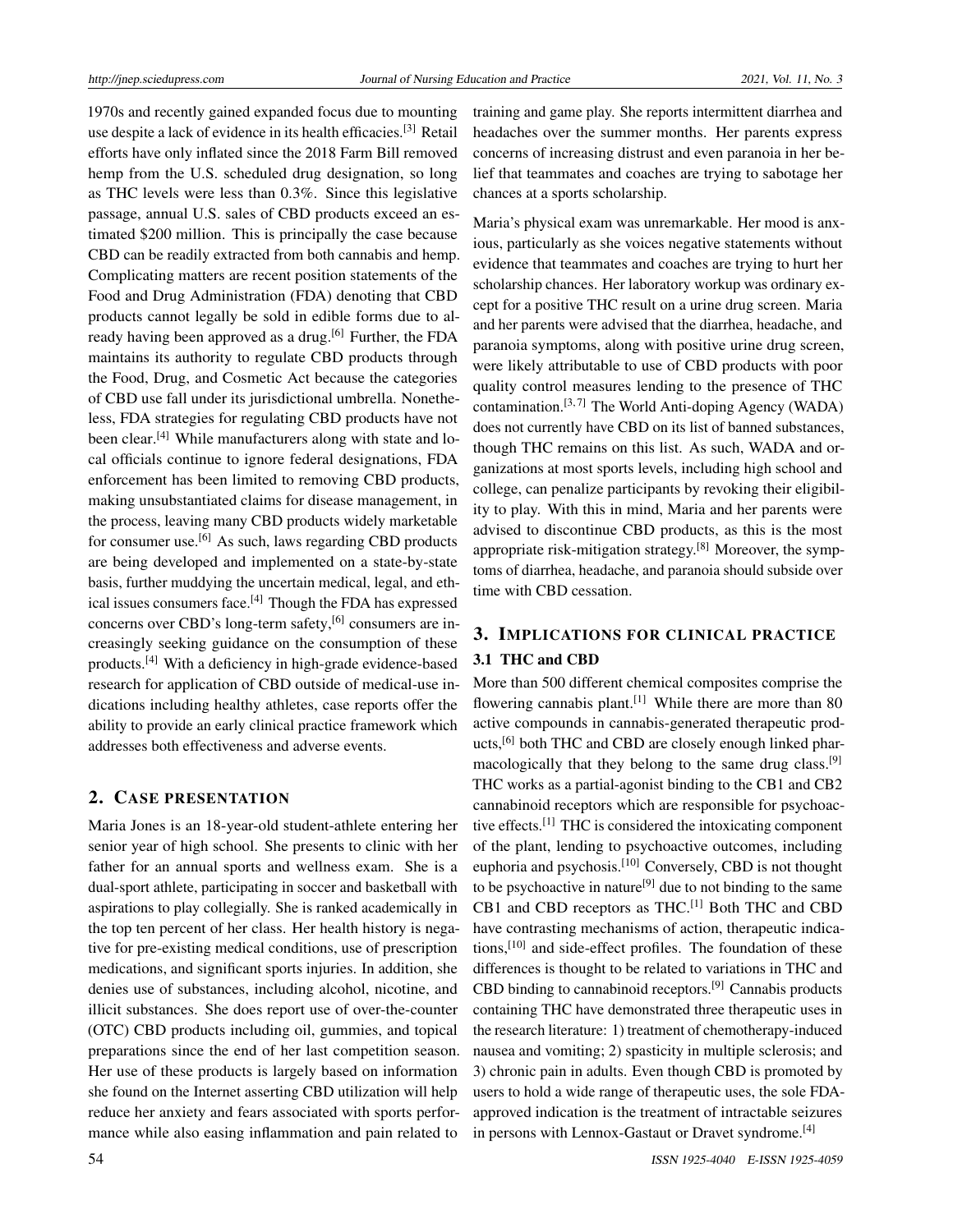#### 3.2 Associated risks

While prolonged use of THC lends to euphoria and increased risk of developing psychotic disorders such as schizophrenia, evidence is lacking with CBD emoting euphoria, psychosis, and cognitive impairments.<sup>[\[11\]](#page-3-3)</sup> In fact, CBD has been shown to negate some of the adverse reactions of THC, such as memory impairment and paranoia.<sup>[\[10\]](#page-3-2)</sup> Mindful of this, CBD proponents frequently dismiss FDA concerns related to adverse drug events (ADEs) and potential drug-drug interactions (DDIs). These are resultant of CBD pharmacokinetics and pharmacodynamics as it relates to Cytochrome P450 and other enzyme systems being inhibited or induced. Almost half of CBD users can experience ADEs, and the risk of DDIs is high with routine everyday medications.[\[5\]](#page-2-4) Common ADEs include diarrhea, nausea and vomiting, headache, liver injury, fatigue, and somnolence with an increased in-cidence of diarrhea and headache.<sup>[\[3,](#page-2-2)[7\]](#page-2-6)</sup> Animal studies have demonstrated an array of ADEs: developmental toxicity, embryo-fetal mortality, alterations in central nervous system function, elevated liver enzymes, reduction in sperm count, organ weight changes, male reproductive alterations, and low blood pressure.<sup>[\[3\]](#page-2-2)</sup> In light of this, the FDA has expressed safety concerns including pregnancy-related risks.<sup>[\[6\]](#page-2-5)</sup> A final consideration is that a number of these ADEs appear to be dose-dependent, with higher doses increasing risks.<sup>[\[5,](#page-2-4)[7,](#page-2-6)[9\]](#page-3-1)</sup>

### 4. ADDITIONAL CONSIDERATIONS

While there are myriad considerations regarding the utilization of CBD, emphasis is placed on the fact that medicaluse indication is limited to its anti-seizure effects. In addition, high-grade evidence-based research regarding the use of CBD for other medical diseases is limited.[\[3\]](#page-2-2) Current evidence limitations underscore the dearth of information on the full reporting of outcomes, consistency of products across the landscape, dosing regimens, and dose-response

ADEs and DDIs.[\[10\]](#page-3-2) Compounding this problem is the fact that CBD products continue to be sold without meticulous standardization of CBD potency.<sup>[\[3\]](#page-2-2)</sup> In fact, labeling of CBD products often does not correctly display accurate CBD and THC levels.[\[4\]](#page-2-3) At times, these inaccuracies and inconsistencies in CBD preparations lead to THC quantities exceeding legal specifications.<sup>[\[10\]](#page-3-2)</sup>

#### 5. DISCUSSION

Patient education must include notation that CBD products should not be treated similar to traditional medications in the sense that there is so much variability in products sold across the retail landscape.<sup>[\[10\]](#page-3-2)</sup> Furthermore, the lack of compliance with quality control production standards amplifies the risk of THC contamination, posing greater risks for positive drug tests.[\[8\]](#page-3-0) Products include many formulations involving administration through inhalation, oral, buccal, and topical routes. As such, CBD is being commonly marketed and sold through items such as dietary supplements, food products, e-liquids for vaping, and cosmetics. $[4]$  This results in a marketplace replete with CBD products available for purchase by varied consumers, including athletes.[\[8\]](#page-3-0) All of this imparts grave concern that ADEs and DDIs propagate negative health consequences for consumers who may be unaware that inaccurate labeling and dose variability across the product backdrop is present. Consequences can be both profound and exponential when considering today's consumers are markedly more proactive in self-medicating through OTC purchases.<sup>[\[3\]](#page-2-2)</sup> Advisement against the use of OTC CBD products may very well be a reasonable or even preferable clinical strategy<sup>[\[8\]](#page-3-0)</sup> based on the augmented risks for ADEs, DDIs, and positive drug screen for THC.

## CONFLICTS OF INTEREST DISCLOSURE

The authors declares that there is no conflict of interest.

# **REFERENCES**

- <span id="page-2-0"></span>[1] Papaseit E, Perez-Mana C, Perez-Acevedo AP, et al. Cannabinoids: from pot to lab. Int. J. Med. Sci. 2018 Aug 6; 15(12): 1286-1295. PMid:30275754 <https://doi.org/10.7150/ijms.27087>
- <span id="page-2-1"></span>[2] Zeiger JS, Silvers WS, Fleegler EM, et al. Cannabis use in active athletes: behaviors related to subjective effects. PLOS ONE. 2019 Jun 28; 14(6): e0218998. PMid:31251769 [https://doi.org/10](https://doi.org/10.1371/journal.pone.0218998) [.1371/journal.pone.0218998](https://doi.org/10.1371/journal.pone.0218998)
- <span id="page-2-2"></span>[3] Huestis MA, Solimini R, Pichini S, et al. Cannabidiol adverse effects and toxicity. Curr. Neuropharmacol. 2019 May 31; 17(10): 974-989. PMid:31161980 [https://doi.org/10.2174/1570159X176661](https://doi.org/10.2174/1570159X17666190603171901) [90603171901](https://doi.org/10.2174/1570159X17666190603171901)
- <span id="page-2-3"></span>[4] Dill JL, Kurkowski A. CBD: considerations for use within the health system. Hosp Pharm. 2020 Sep 3; 55(1): 9-11. PMid:31983761

<https://doi.org/10.1177/0018578719873870>

- <span id="page-2-4"></span>[5] Brown JD, Winterstein AG. Potential drug events and drug-drug interactions with medical and consumer cannabidiol (CBD) use. J. Clin. Med. 2019 Jul 8; 8(7): 989. PMid:31288397 [https://doi.org/](https://doi.org/10.3390/jcm8070989) [10.3390/jcm8070989](https://doi.org/10.3390/jcm8070989)
- <span id="page-2-5"></span>[6] Cohen PA, Sharfstein J. The opportunity of CBD – reforming the law. N. Engl. J. Med., 2019 Jul 25; 381(4): 297-299. PMid:31189033 <https://doi.org/10.1056/NEJMp1906409>
- <span id="page-2-6"></span>[7] Taylor L, Gidal B, Blakey G, et al. Phase I, randomized, doubleblind, placebo-controlled, single ascending dose, multiple dose, and food effect trial of safety, tolerability and pharmacokinetics of highly purified cannabidiol in health subjects. CNS Drugs. 2018 Oct 30; 32(11): 1053-1067. PMid:30374683 [https://doi.org/10.100](https://doi.org/10.1007/s40263-018-0578-5) [7/s40263-018-0578-5](https://doi.org/10.1007/s40263-018-0578-5)